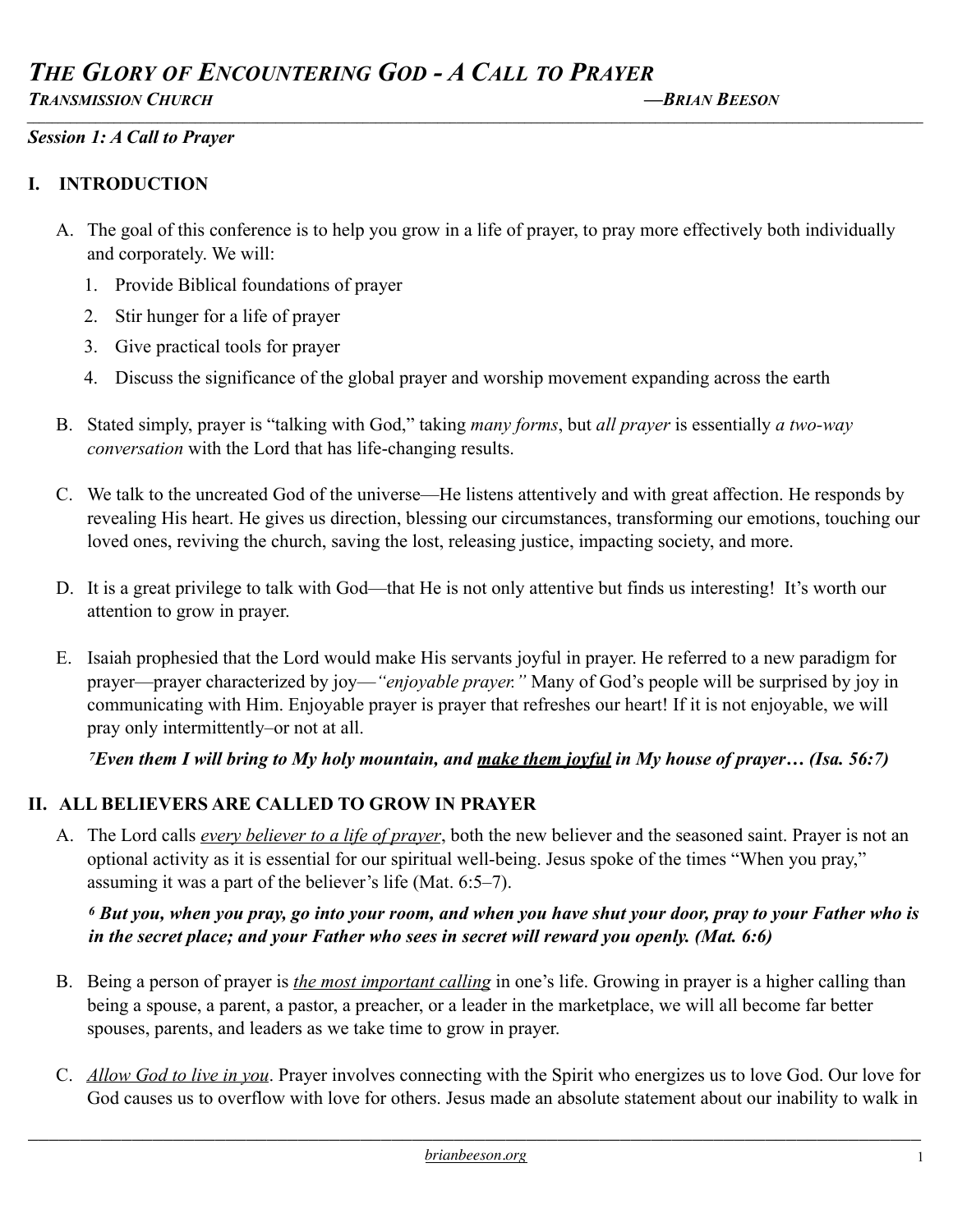# *THE GLORY OF ENCOUNTERING GOD - A CALL TO PRAYER TRANSMISSION CHURCH —BRIAN BEESON*

the fullness of our destiny in God without growing in prayer (Jn. 15:5). He said that unless we abide in Him, we can do nothing related to bearing fruit or maturing spiritually.

*\_\_\_\_\_\_\_\_\_\_\_\_\_\_\_\_\_\_\_\_\_\_\_\_\_\_\_\_\_\_\_\_\_\_\_\_\_\_\_\_\_\_\_\_\_\_\_\_\_\_\_\_\_\_\_\_\_\_\_\_\_\_\_\_\_\_\_\_\_\_\_\_\_\_\_\_\_\_\_\_\_\_\_\_\_\_\_\_\_\_\_\_\_\_\_\_\_\_\_\_\_\_\_\_\_\_\_\_\_\_\_\_\_\_\_\_\_\_\_\_\_\_\_\_\_\_\_\_\_\_\_\_\_\_\_\_\_\_\_\_\_\_\_\_*

*5I am the vine, you are the branches. He who abides in Me, and I in him, bears much fruit; for without Me you can do nothing. (Jn. 15:5)*

- D. *We grow in prayer by praying*. Do not wait for a special spiritual experience to begin to grow in prayer. We grow in prayer by actually praying. Beginners in prayer mature by praying more.
- E. Our prayer life can progress from *duty to discipline to delight* (Author: Larry Lea).
	- 1. *In duty phase* we often feel dryness, boredom or lack of inner and outer results. But we continue because we want to grow in our love for God and His Word. We may feel like nothing is happening, but God is transforming us.
	- 2. *In the discipline phase* we have a set routine or schedule that we stick with 90% of the time. We have made prayer a regular part of our lives.
	- 3. *In the delight phase* we enjoy our times with God. We enjoy talking and listening to Him. We have developed a history of encountering God, building-up our spirit, seeing inner and outer results as we release the Kingdom by partnering with the things on God's heart. We discover how enjoyable God is.

### **III. PRAYER IS A PLACE OF ENCOUNTER**

- A. *Prayer is about encounter*. Prayer is not first about enduring boredom or going through a list of requests. From the beginning, God has desired unhindered *face-to-face* communion with His people (Gen. 1–3; Rev. 21:3; 22:4).
- B. *Prayer allows us to grow in relationship with God.* It is the means by which we most feel His presence and receive love from Him as we gain understanding of what He is like. In prayer we *position ourselves* to receive fresh insight into His heart as new desires are formed in our hearts.
- C. It's about talking to Him, listening and responding. At a restaurant, one can be starving and only read the menu but never actually eat the food! *It's possible to be in church and dying of starvation*!
- D. The call to prayer is a call to participate in the love that has forever burned in God's heart. From eternity past the Father has loved the Son with all His heart, and the Son has loved the Father with the same intensity. The primary factor in the Father's relationships, both within the Godhead and with His people, is *wholehearted love*. *The Lord invites us to share His wholehearted love through learning to pray*.
- E. This love is *the foundational reality* of God's kingdom. It is this very reality that we participate in as we grow in prayer—that is, participating in the family dynamics of the Godhead. We do this by receiving God's love and responding in His love to the Lord and to people